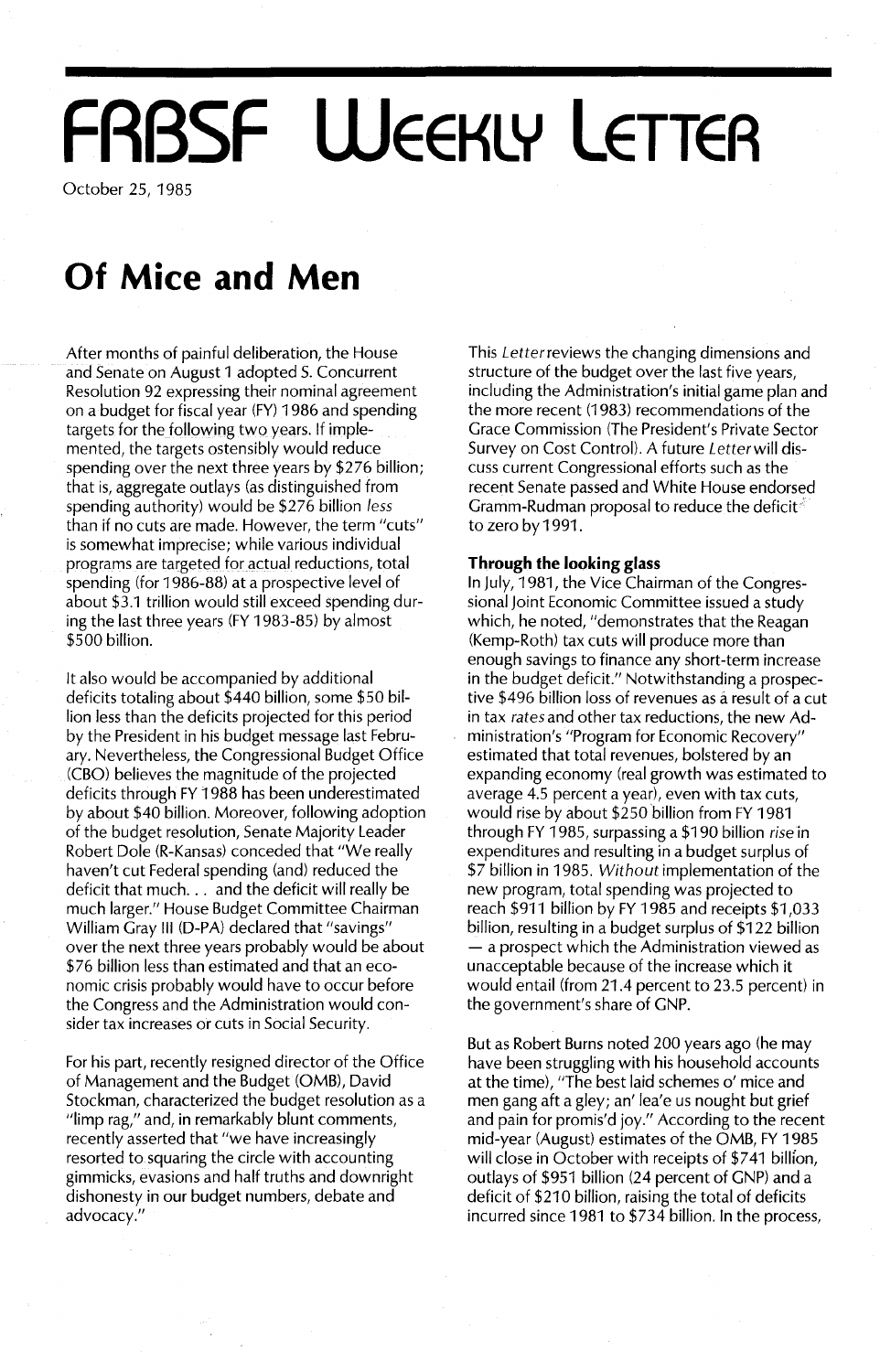## **FRBSF**

the outstanding debt held by the public has more than doubled. The larger than expected net rise in spending over the period (\$320 billion) clearly has been a significant factor contributing to the soaring deficits. However, so has a \$435 billion overall loss in revenues from the 1981 tax cuts, even though the net impact of the latter has been modified by \$125 billion in new funds derived from various "revenue enhancements" enacted in 1982-1984 to help stem the rising deficits.

In addition, as the CBO has noted, the chronic propensity to overestimate revenues and underestimate spending and deficits is attributable to excessively optimistic assumptions about the real growth of the economy, which the Administration has estimated at about a steady 4 percent per annum.

#### **Dejavu?**

The budget resolution adopted by the Congress on August 1, while actually fairly close to the Administration's budget in terms of its overall spending and deficit magnitude, differs significantly from the Administration's proposals in various particulars. White House Chief of Staff and former Treasury Secretary Donald Regan, for example, stated that Congress cut "too much in defense and not enough in non-defense," and that the Administration would concentrate more in obtaining cuts in domestic programs in the FY 1987 budget (to be submitted next February). These programs presumably include some twenty whose elimination the Administration recommended earlier this year but which the Congress (except for General Revenue Sharing  $-$  about \$5 billion in FY 1985) thus far has refused to approve. Among them are Amtrak and Conrail subsidies, the Small Business Administration, general revenue sharing, the Job Corps, national employment and training programs, and urban mass transit.

On balance, the Congress' August budget resolution and spending targets contemplate about a \$20 billion (2 percent) net rise in total spending in FY 1986 to \$968 billion, and, including FY 1986, a \$127 billion (13 percent) increase to \$1,073 billion in FY 1988  $-$  about \$20 billion less than proposed by the Administration. In setting this target, the Congress shaved about \$110 billion off the Administration's proposed level of defense spending *during* the three year period to \$856 billion. However, at this level, military outlays would still exceed

those of the last three years by \$165 billion. By 1988, when defense spending will reach a \$304 billion annual rate, it would account for 28 percent of total budget outlays. In "real" terms, that is, after allowance for inflation (estimated by the Administration at about  $12\frac{1}{2}$  percent over the period), defense spending would register a net increase of 8 percent.

In the area of health and income support (Social Security, Medicare, food and nutrition, housing assistance, unemployment compensation and general retirement and disability programs) total spending is targeted to rise by about \$61 billion (15 percent) to a \$479 billion annual rate in FY 1988, about \$10 billion higher than proposed by the Administration and representing 44 percent of total budget outlays. In real terms, spending would increase by a nominal 2 percent. Interest outlays in support of servicing the rising debt are projected to rise by as much as \$20 billion (to \$150 billion) by 1988, and all other expenditures (net of offsetting receipts) to *decline* by about \$10 billion to \$140 billion in 1988.

This "residual" category of programs runs the gamut from international affairs to science, energy, transportation, agriculture, natural resources and the environment, education, training, employment and social services, community and regional development, and community and housing credit. In recent years, they have been a major focus of spending cuts  $-$  including actual reductions as compared with just reduced rates of increase. Between 1980 and the current fiscal year, for example, aggregate outlays for those programs rose very slightly in current dollars (from \$143 billion to \$149 billion), but due to a 30 percent increase in the price level (as measured by the GNP deflator), registered a *decline* of 20 percent in *real* terms. In real terms, the proposed level of aggregate spending on these programs in FY 1988 would entail a further reduction of almost 20 percent.

However, as noted previously, the Congress refused to terminate completely several programs whose phase-out has been recommended by the Administration. Fot example, agricultural price supports, targeted by the Administration for a reduction from about \$20 billion this year to \$8 billion by FY 1988 (and subsequent elimination), have been tentatively set by the Congress at \$14 billion in 1988. Partly because of its potential assistance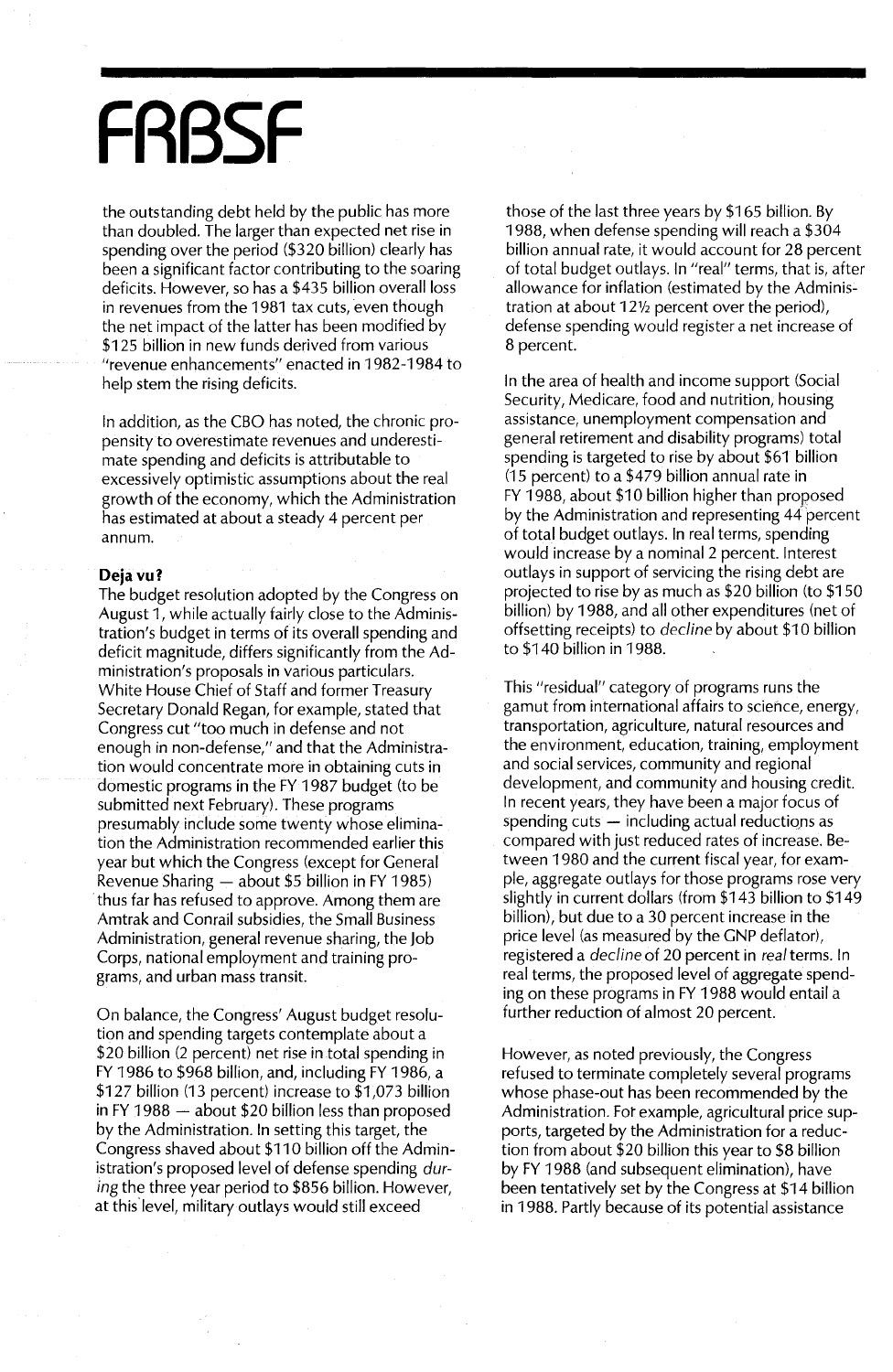to American farmers, the Congress also refused to terminate funding for the Export-Import Bank.

#### Grace for today?

In the face of these developments many observers have wondered: "Whatever happened to the recommendations of the Grace Commission?" The Commission was established by President Reagan in 1982 and headed by J. Peter Grace to determine ways of reducing the costs of running the federal government. It advanced some 2,498 proposals aimed at reducing waste, improving management and rectifying "structure failures" in government programs. These recommendations, according to its estimates, would involve savings of \$424 billion over a three-year period when finally implemented. (In some cases, such as suggested changes and potential savings of \$58 billion in military retirement programs, full implementation would not occur until 2001-03). A considerable number of the recommendations, including the elimination of various programs, already have been incorporated into the Administration's budget proposals.

However, early in 1984, the General Accounting Office (GAO) together with the CBO did a lengthy analysis of some 396 of the Commission's proposals, which together account for 90 percent  $($380 billion)$  of the Commission's estimated savings. The report was highly laudatory of the Commission's efforts and noted that two-thirds of the proposals it analyzed "have some merit" (including 150 which previously had been advanced by the CBO itself, and 50 of which were in the process of implementation). But the report also concluded that, on balance, potential savings would be "much smaller" than estimated by the Commission  $-$  perhaps only one third as much.

It also noted that the bulk of estimated savings involve recommendations that would require "significant changes in current laws" and that the estimated savings are "much too large" to be attributed to waste and inefficiency. The analysis also identified a number of cases that involved double counting, and several key recommendations that, if implemented, actually would result in added costs. For example, making federal pay

"comparable" to that of the private sector could result in a net increase in federal salary costs of about \$2 billion rather than the \$11 billion in savings claimed by the Commission, inasmuch as the differential in favor of federal pay scales which existed in 1976, and which apparently was assumed by the Grace Commission still to exist, no longer prevails.

In summary, the CBO/GAO concluded that the Commission had not found an easy solution to resolve the problem of soaring costs and budget deficits. Moreover, it concluded, it is questionable whether the Commission's recommendations could be achieved, as the Commission contends, "without raising taxes, without weakening America's defense buildup and without harming in any way necessary social welfare programs." (However, to those appalled at documented revelations of overcharging in military procurement programs, for example, the Commission's "assumption" that 5-71/2 percent of procurement costs can be reduced *a priori* appears entirely credible.) .

On balance, the spending targets for the next three years, embraced in Concurrent Resolution 92 adopted last August, envision an increase in total spending in current dollars of about 12 percent, but an increase in "real" terms of only about one percent. In the Resolution, there is roughly an 8 percent "real" increase in defense spending and a 2 percent increase in health and income support that are largely offset by a further substantial (20 percent) decline in outlays for a gamut of social infrastructure programs.

In the face of prospective continued large deficits and what many observers increasingly have viewed as a potential crisis, the Senate, by a substantial majority early in October, adopted the Gramm-Rudman proposal to reduce deficits to zero by 1991. Together with proposals to amend the Constitution to require a balanced budget, the proposal, including its implications for monetary policy, will be the subject of a future Letter.

Verle B. Johnston

Opinions expressed in this newsletter do not necessarily reflect the views of the management of the Federal Reserve Bank of San Francisco, or of the Board of Governors of the Federal Reserve System.

Editorial comments may be addressed to the editor (Gregory Tong) orto the author .... Free copies of Federal Reserve publications can be obtained from the Public Information Department, Federal Reserve Bank of San Francisco, P.O. Box 7702, San Francisco 94120. Phone (415) 974-2246.